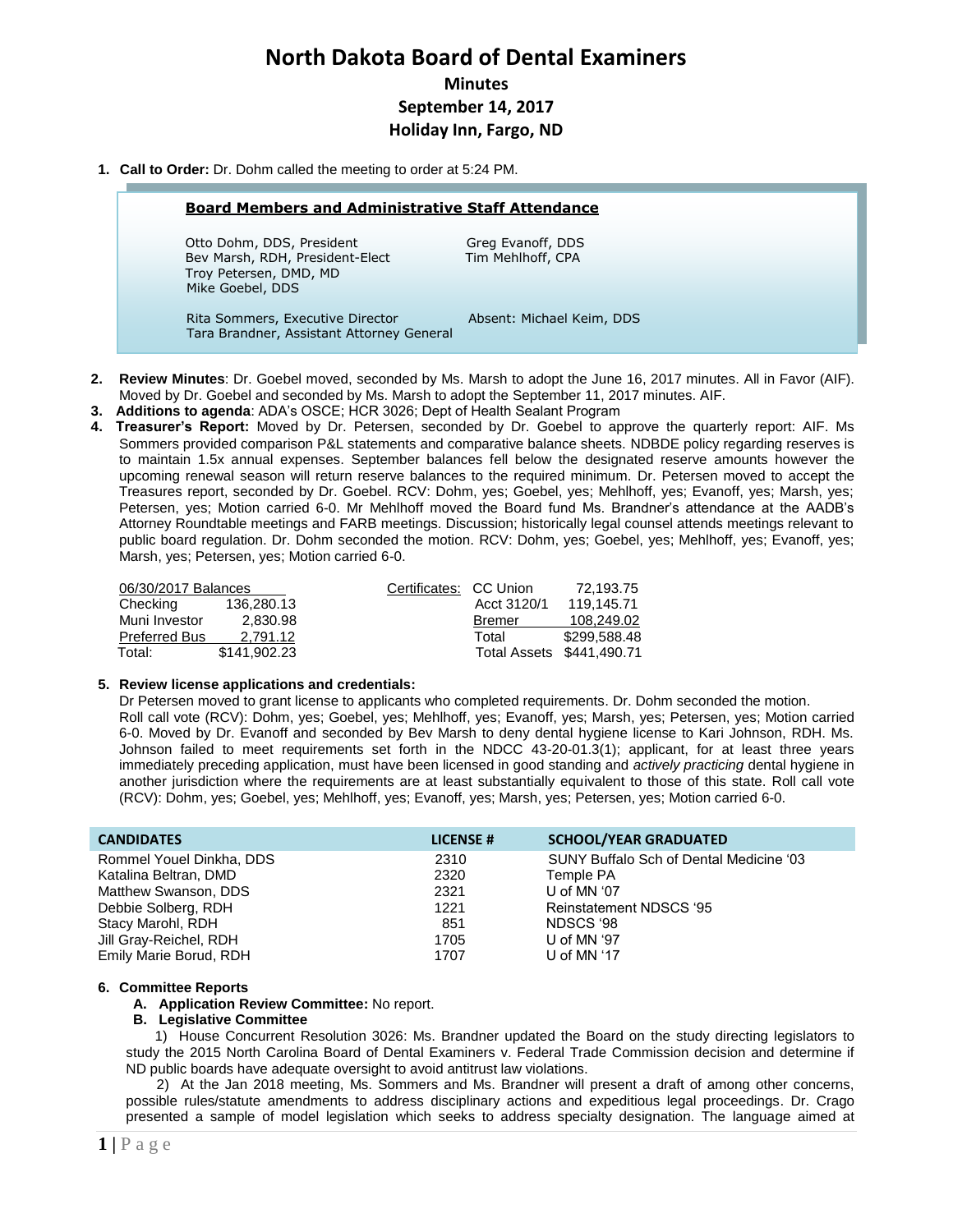specialists is to ensure that an advertisement shall not mislead consumers regarding the dentist's abilities or credentials.

# **C. Anesthesia Committee**

1) Site evaluation for parenteral conscious sedation was approved for Dr. Zmoos, Minot pediatric DDS.

#### **D. CE Committee**

 1) The Board reviewed a comprehensive botulinum toxin and dermal filler dental training course curriculum. The course meets the requirements of Administrative Rules for training/education. Dr. Petersen moved to accept the course, motion seconded by Dr. Goebel. RCV: Dohm, yes; Goebel, yes; Mehlhoff, yes; Evanoff, yes; Marsh, yes; Petersen, yes; Motion carried 6-0.

 2) Dental Anesthesia Assistant. Dr. Fines requested the NDBDE approve attendance verification of a comprehensive training course in parenteral moderate sedation taken by himself in lieu of any other requirement for dental assistant Sarah Lundstrom. The Board determined that Ms. Lundstrom would be required to follow educational standard as provided by Admin Rules for educational requirements of a dental anesthesia assistant. RCV: Dohm, yes; Goebel, yes; Mehlhoff, yes; Evanoff, yes; Marsh, yes; Petersen, yes; Motion carried 6-0..

## **E. Complaint Committee | Legal Matters**

Case 1\_061617: Dr. Evanoff moved and Dr. Petersen seconded a motion to dismiss the complaint. Grounds for disciplinary do not exist. RCV: Dohm, yes; Goebel, yes; Mehlhoff, yes; Evanoff, yes; Marsh, yes; Petersen, yes; Motion carried 6-0.

Case 1\_091417: Dr. Evanoff moved and Bev Marsh seconded a motion to dismiss the complaint. Grounds for disciplinary action do not exist. RCV: Dohm, yes; Goebel, yes; Mehlhoff, yes; Evanoff, yes; Marsh, yes; Petersen, yes; Motion carried 6-0.

Case 2\_091417: Dr. Evanoff moved and seconded by Dr. Petersen to dismiss the complaint. Grounds for disciplinary action do not exist. RCV: Dohm, yes; Goebel, yes; Mehlhoff, yes; Evanoff, yes; Marsh, yes; Petersen, yes; Motion carried 6-0.

Case 3\_091417: Dr. Petersen moved and Dr. Evanoff seconded a motion to dismiss the complaint. Grounds for disciplinary action do not exist. RCV: Dohm, yes; Goebel, yes; Mehlhoff, yes; Evanoff, yes; Marsh, yes; Petersen, yes; Motion carried 6-0.

Case 4\_091417: Dr. Petersen moved and Bev Marsh seconded a motion to dismiss the complaint. Grounds for disciplinary action do not exist. RCV: Dohm, yes; Goebel, yes; Mehlhoff, yes; Evanoff, yes; Marsh, yes; Petersen, yes; Motion carried 6-0.

Case 5\_09/14/2017: Hold until Jan 2018 meeting. Dr. Evanoff will further investigate and report to the Board at the Jan 2018 meeting. Dr. Evanoff will also communicate to the complainant that the licensee no longer holds a dental license in ND and that the Board cannot recover monetary damages.

Case 6-7-8\_09/14/2017: Dr. Evanoff moved to suspend the license of Dr. Johnsen, until Dr. Johnsen successfully completes a one-year live patient residency program and completes an intensive outpatient chemical dependency treatment program and during the suspension maintain sobriety from all mood altering chemicals. Dr. Johnsen shall pay any costs and attorney's fees incurred by the Board. Discussion; The Board authorized Ms. Brandner to offer a settlement agreement which would include but not be limited to the clinical training, treatment program and attorney fees incurred by the Board. The Board determined that there is a reasonable basis to believe that Dr. Caleb Johnsen violated N.D.C.C. § 43-28-18(1), (2), (4), (6), (7), (11), (20), (21), (23), (27), (28) and sections 1B1, 2D, and 2F of the American Dental Association's Principles of Ethics and Code of Professional Conduct. RCV: Dohm, yes; Goebel, yes; Mehlhoff, yes; Evanoff, yes; Marsh, yes; Petersen, yes; Motion carried 6-0.

Case 9\_09/14/2017: Dr. Petersen moved, seconded by Dr. Goebel to authorize Ms. Brandner; upon failure to sign the agreement by a designated date, issue a disciplinary action to include a \$2000 fine and a letter of reprimand. Discussion; at the April 2017 meeting of the Board moved to offer Dr. Quamme a non-disciplinary settlement agreement with a letter of concern and a \$500 fine to address the failure to release copies of dental records. Dr. Quamme failed to sign the agreement. The violation, failure to release copies of dental records requested by a patient of record, NDCC § 23-12-14 and NDCC § 43-12-18(23) is also a violation of the ADA's Principles of Ethics and Code of Professional Conduct.

Case closed: Moved by Dr. Evanoff and seconded by Ms. Marsh to dismiss a complaint against Dr. Iravani. RCV: Dohm, yes; Goebel, yes; Mehlhoff, yes; Evanoff, yes; Marsh, yes; Petersen, yes; Motion carried 6-0.

# **7. Old Business**

- A. Executive Director Annual Contract Review: Dr. Evanoff moved to increase the base salary 5% and \$25 monthly expense allowance increase. Motion seconded by Mr. Mehlhoff. RCV: Dohm, yes; Goebel, yes; Mehlhoff, yes; Evanoff, yes; Marsh, yes; Petersen, yes; Motion carried 6-0.
- B. Externship update Dr. Nord shall attend the Board's January 2018 meeting to provide updates regarding the Iowa dental students practicing at the Valley Community Dental Health Clinic.
- C. Newsletter assignments The deadline for newsletter submissions; Sept 30, 2017. [\*Include article on PDMP rules and exceptions.]
- D. ADA's OSCE update: The ADA Board of Trustees recently (Feb/2017) voted to approve the development of an objective structured clinical examination (OSCE). Dr. Dohm recommended the Board take a position on the ADA move.

# **8. New Business**

A. Recker, DDS Dental Specialty Advertising – The Board reviewed a letter from Mr. Recker who serves as legal legal counsel to the American Board of Dental Specialties comprised of 4 individual boards; implant dentistry,